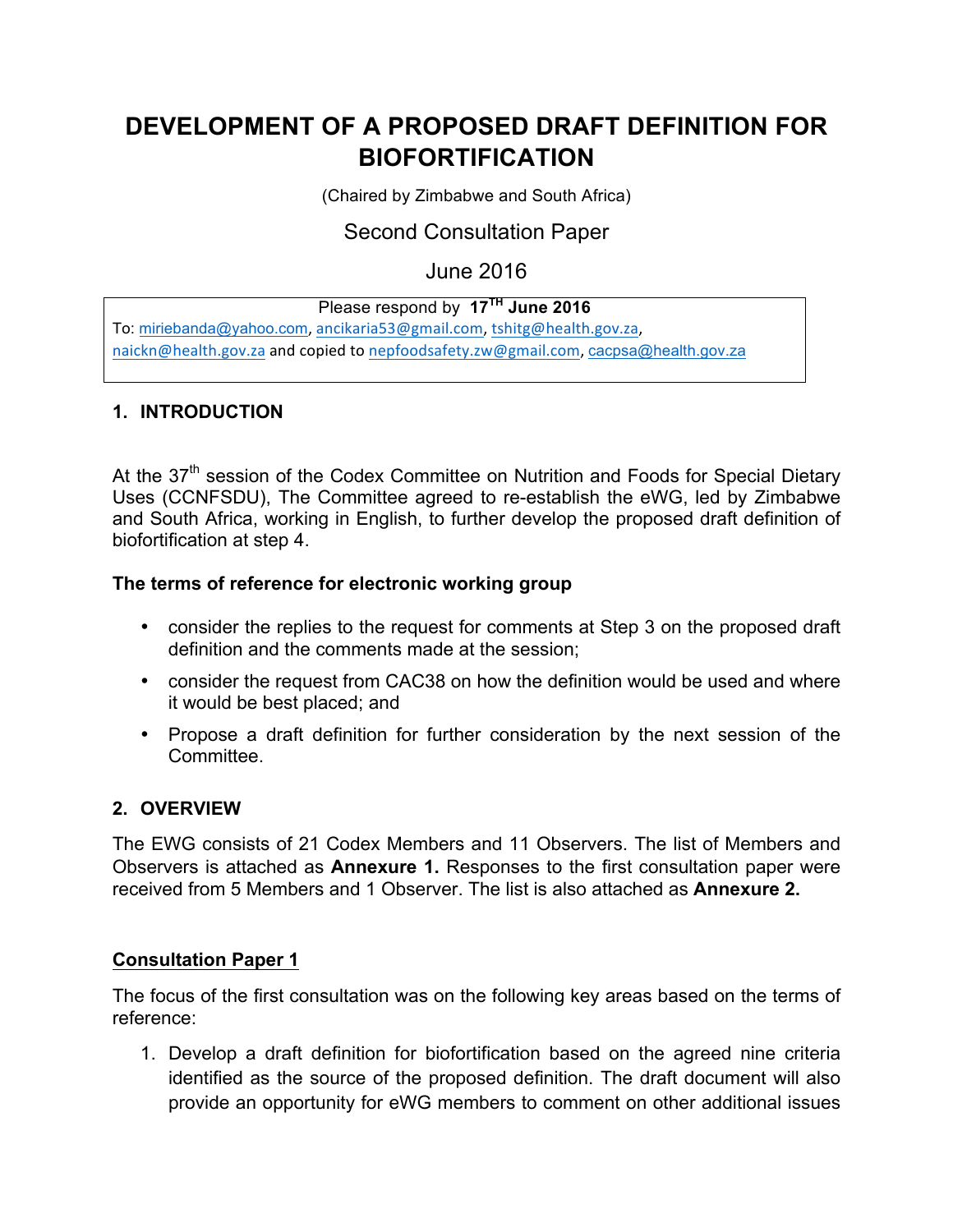that should be taken into consideration during the development of a draft definition for biofortification.

2. To consider on how the definition would be used and where it would be best placed.

### **Consultation Paper 2**

This second consultation paper takes into consideration findings of the first consultation paper and includes a:

- Summary of eWG member comments regarding the:
	- o Proposed draft definition for biofortification.
	- $\circ$  How the definition would be used and where it would be best placed.
	- o Highlight key areas that still need further discussion or agreement by members.
- Continued review of the proposed draft definition for biofortification.

### **3. Feedback from the First Consultation Paper**

#### **3.1Proposed draft biofortification definition**

As part of the First Consultation Paper, eWG members were requested to comment on the new proposed draft definition for biofortification. The proposed draft definition was developed based on the criteria **(Annexure 3)** and additional comments made by members to the criteria during CCNFSDU37. The proposed draft definition for biofortification that was circulated for comments to eWG members is reflected below.

**Agro-fortification(concern 2.2) is the process by which the nutritional quality(criteria 2) of agricultural food(criteria 1) produce (e.g. plant crop) and products (e.g. eggs) are increased (criteria 5) through any agricultural practice(criteria 1 and concern 2.3)\* without adding the nutrient through normal food processing in a beneficially absorbable form(criteria 3, 4 & 6 and concern 2.6)\*, in order to correct or prevent a demonstrated deficiency and provide a health benefit.** 

**Footnotes: \* To be determined by the competent National Authority**

**Several key issues emerged from submissions received and these are summarized below.**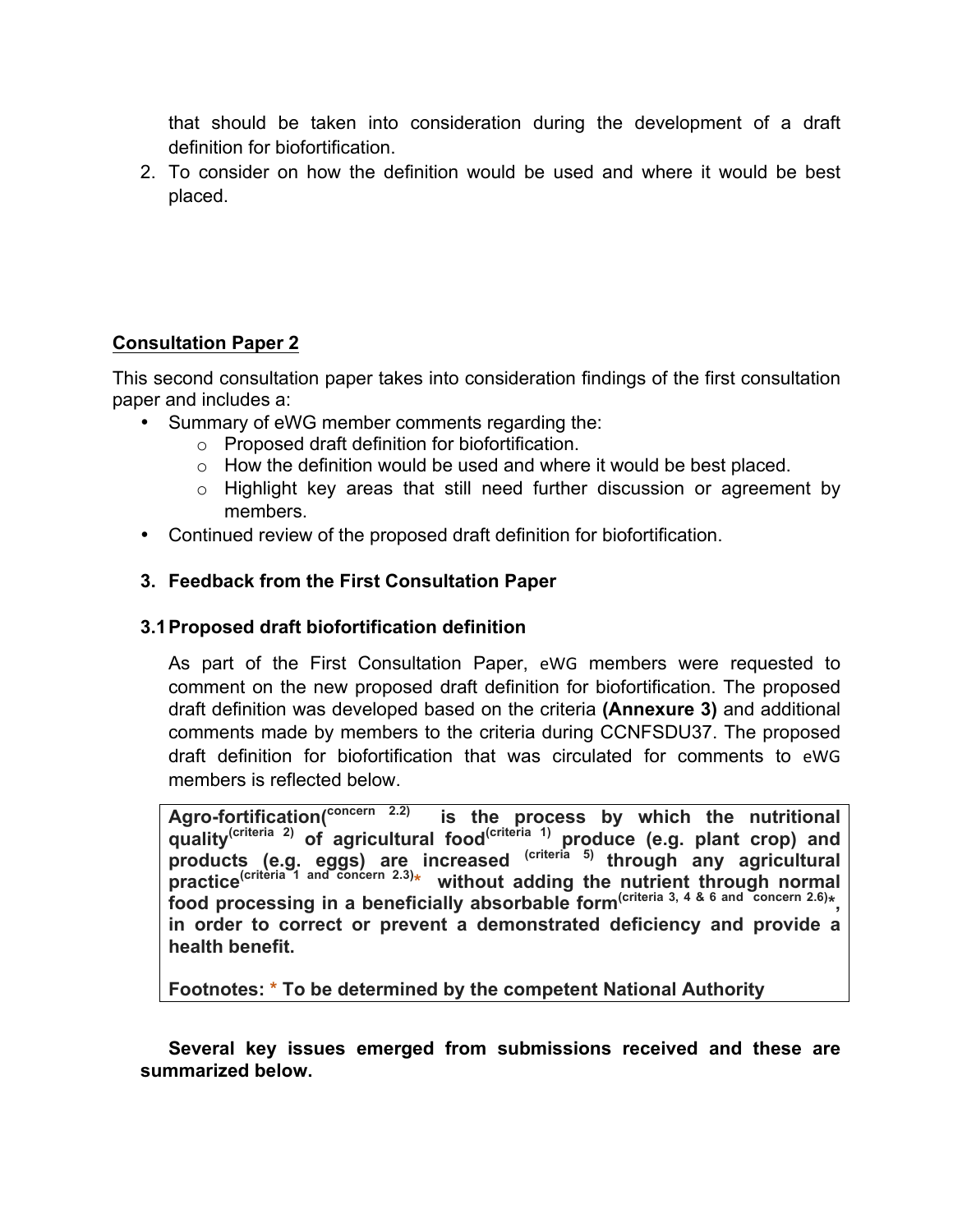Electronic working group members commented on the draft proposed definition and suggested various amendments to it. Two members were in support of the inclusion of the new term "agro-fortification" in the definition. However the rest of the members were not in favour of this term for various reasons which are explained under section 3.3.

Several electronic working group members (five eWG members) were in support that biofortification should not only be applicable to plants, but also to other organisms such as animals, fungi, yeast, etc. However, one member felt that biofortification should only include food crops. One member country commented that the use of genetically modified Organisms (GMO) should not be included in the definition, but rather only conventional plant breeding methodology is included.

In order to address concerns raised by members and also inform consumers on how biofortified foods were obtained, one member country proposed that the following wording should be included in the definition: "such foods may be obtained through various agricultural methodologies and the methodology used should be clarified in order not to mislead the consumers".

One eWG member commented that the word "nutritional quality" and "increased" be replaced by "nutritional quality" and "changed by a measurable level" respectively. The reason given for including the wording "changed by a measurable level" is that it is important that there is a measurable change in the nutrient content of a food through biofortification to provide a physiologic benefit. However one eWG member also proposed that the word "nutritional quality" be replaced with "nutritional content" because "nutritional content" provides is directly related to a specific change which is easily measured, and it also provides for many different potential purposes for addition which is not only related to the nutritional quality.

Two eWG members commented on the issue of anti-nutrients, with one member indicating that a future discussion on the inclusion of "reducing anti-nutrients" would be welcome. Another member proposed that the following wording on antinutrients be included in the definition: "reducing anti-nutritional factors in key food crops".

One eWG member suggested that the wording "without adding the nutrient through normal food processing" be replaced with "through an intervention in the source organism". However should the wording "without adding the nutrient through normal food processing" be retained the eWG member recommended that the word "normal" be deleted since it could raise questions of what is normal.

One eWG member commented that the phrase "in order to correct or prevent a demonstrated deficiency and provide a health benefit" be deleted from the definition since it was referring to the purpose of the definition.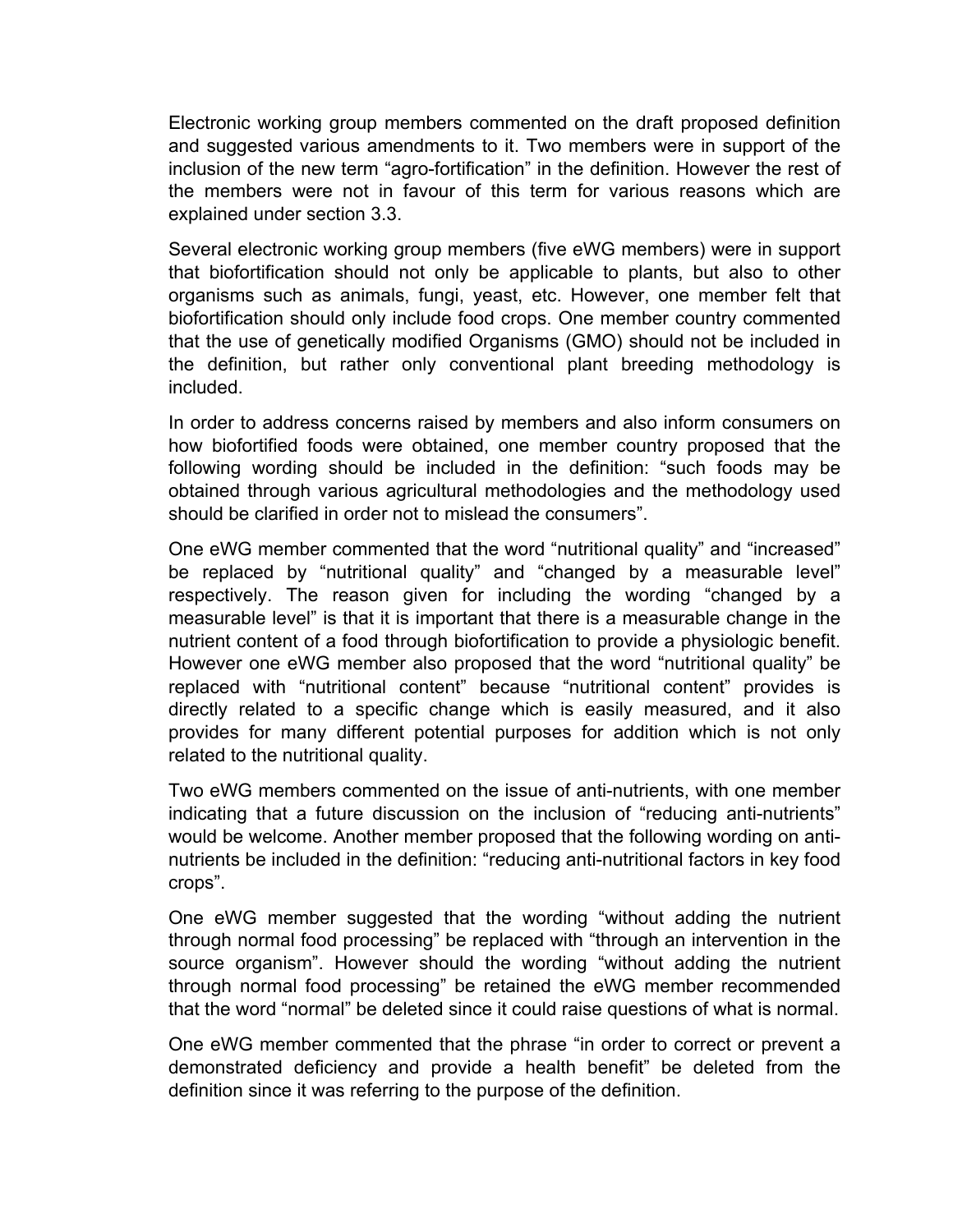One eWG member requested that the phrase or term "beneficially absorbable form" be defined since it was not a recognizable term and was not commonly used by other UN agencies such as WHO.

3.2Definition Criteria

Are the definition criteria as given in annexe 3 sufficient? Y/N

**If not what are your proposals.** 

Are there any criteria in annexe 3 that you think must be removed?

#### **3.3New Proposed Definitions for Biofortification**

CCNFSDU37 noted that the term biofortification did not always translate easily, as "bio" had different meanings in different regions of the world. The eWG was tasked to explore other ways of defining the term better. The Chairs requested eWG members to provide comments on the proposed terminology "**Agrofortification".**

#### **Responses from eWG members on this proposal are reflected below.**

Two eWG members were in support of the proposed term "agro-fortification" rather than biofortification.

Two Codex members also indicated that the prefix "bio" could be considered synonymous with "organic" in a number of EU languages. One member indicated that the new term could provide clarity to the consumers as to the intended meaning of the term.

Four members did not support the proposed new term of agro-fortification. Several members indicated that the term "biofortification" has been used in the past twenty years in various languages, and is widely known and used throughout the world. Members also felt that the term "agro-fortification" would limit the definition to agricultural crops and may not adequately capture all methods such as UV irradiation, genetic engineering, etc. One member commented that the use of new terminology could lead to confusion in the population and might be incorrectly interpreted.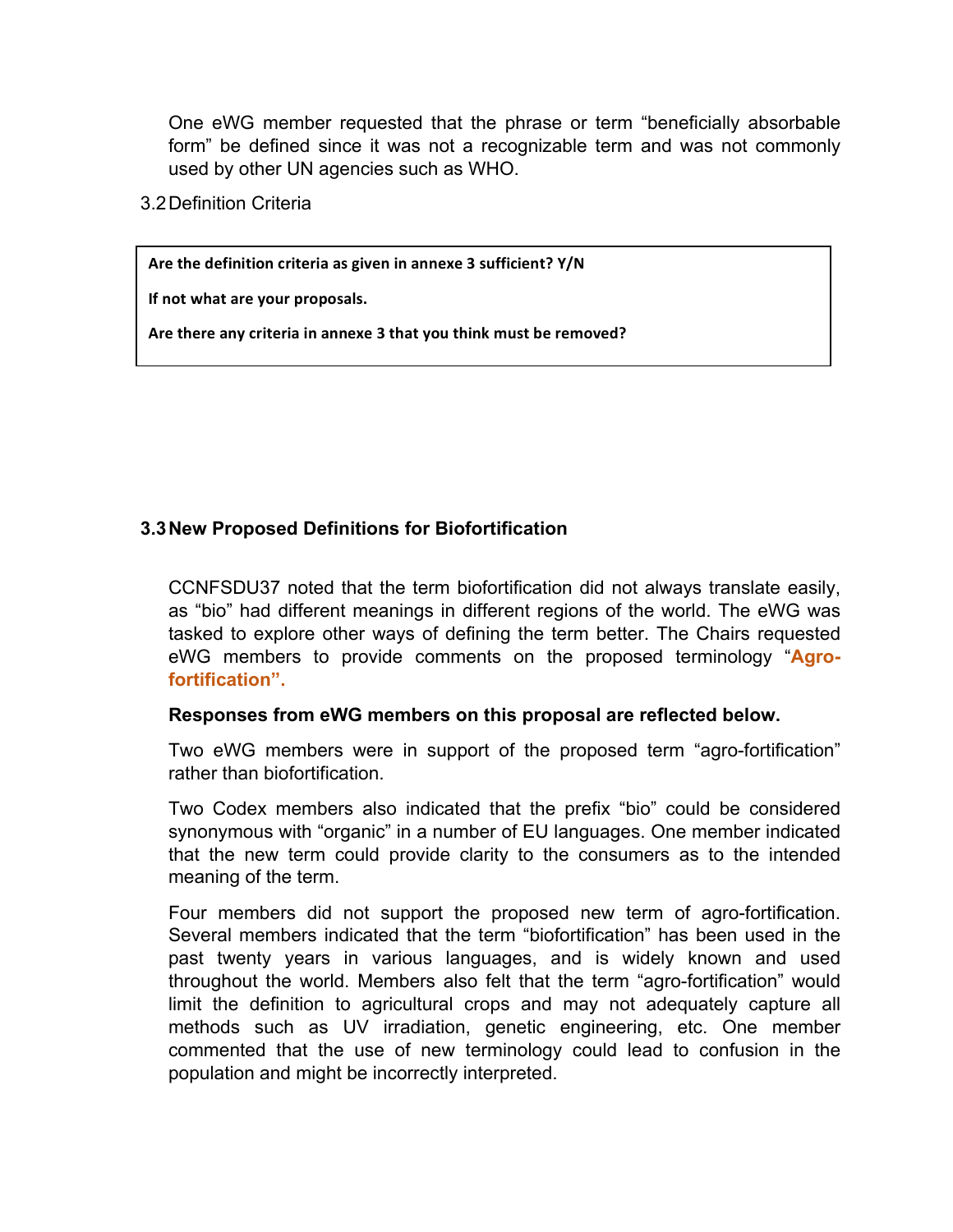**Based on eWG responses, the Chairs propose the following draft text of two definitions for biofortification for your consideration:**

- **1. [Biofortification/Agro-fortification] is the process by which the nutrient quantity of agricultural food produce (e.g. plant crop) and products (e.g. eggs) are changed by a measurable level in a readily absorbable form, through an intervention in the source organism by any agricultural practice\* in order to correct or prevent a demonstrated deficiency\* and provide a health benefit\*. Footnotes: \* to be determined by the competent National Authority**
- **2. Bio-fortification is the process by which the nutritional quality of food is increased through any primary production process without adding the nutrient through normal food processing in a beneficially absorbable form, in order to correct or prevent a demonstrated deficiency and provide a health benefit.**

### **(a). Which definition do you prefer?**

**IBFAN does not agree with either of these definitions.** 

**Based on the comments received from eWG members, the chairs request eWG members to further comment on the following issues:** 

**(b) Do you think the term "biofortification" should be kept?**

**Yes NoX**

**(c). Please provide justification for your answer**

**The term biofortification or agrofortification are terms that obscure and hide the means by which the food is altered. A more precise definition would state that the food is genetically altered by means of a technological industrial process. The fact that the food is genetically changed should not be obscured by the**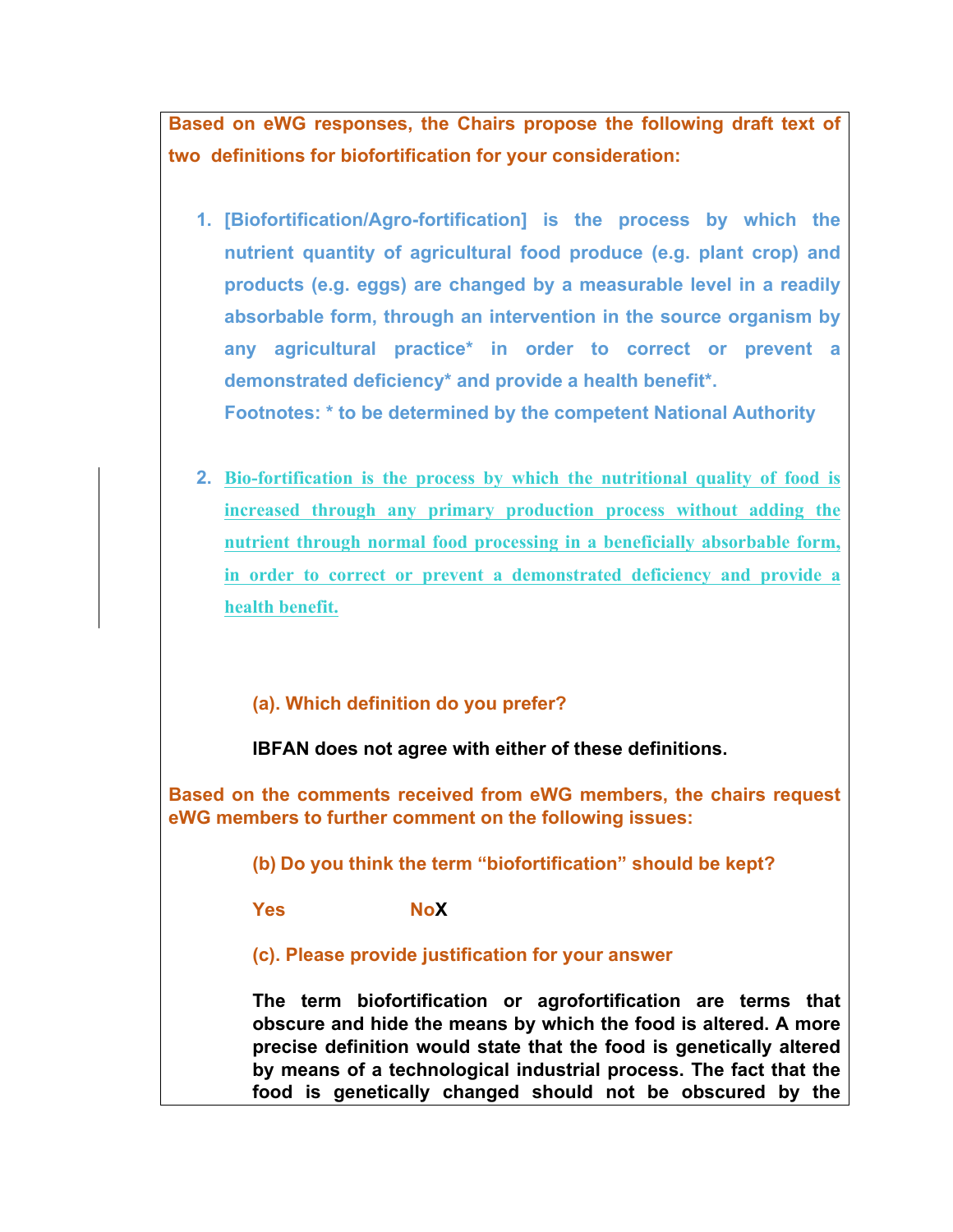**definition. As well the EU uses the term "bio" to label organic foods and food products and using the prefix bio could imply that the food is natural and organically produced.** 

**Using the term "fortification" implies a claim that the food has a nutritional/health advantage over normal food. Since such a claim is unsubstantiated, using the term "fortification" would be misleading.**

**Food fraud is becoming a major consumer concern and using the term bio or agri fortification will confuse the public and obscure the reality of how these foods are altered.**

**(d). If you have other proposals, please provide a suggested draft of the terminology as well as the justification for the proposal? The term genetically altered would be a term closer to the truth of how the food is changed and would not imply a claim that it has a benefit over normal food.**

#### **3.4How the definition will be used and where it would be best placed**

The electronic working group members were requested to indicate how the proposed definition for biofortification will be used and where it would be placed. As part of the first consultation paper, the chairs proposed the following areas wherein the proposed definition could be used within the Codex texts:

- i. It is proposed that the definition can be used in dictionaries, as guidance by researchers, regulatory authorities, food manufacturers, packers, traders, consumers, risk assessors (e.g. scientific bodies) et cetera.
- ii. The definition can be used in the development of new breeds, labelling of foods, development of food regulations, acts and policies, in reports of risk assessments, marketing of products, and already existing codex texts.
- iii. Once adopted, the definition can be used by other subsidiary bodies, such as CCFL, CCGP, etc.

#### **Do you agree with proposals? NO**

#### **If not what are your alternative proposals?**

**It is important to ensure that the definition of these genetically altered foods reflects the truth and does not confuse the public or obscure how these foods are produced. Proposing where they should be placed is premature.**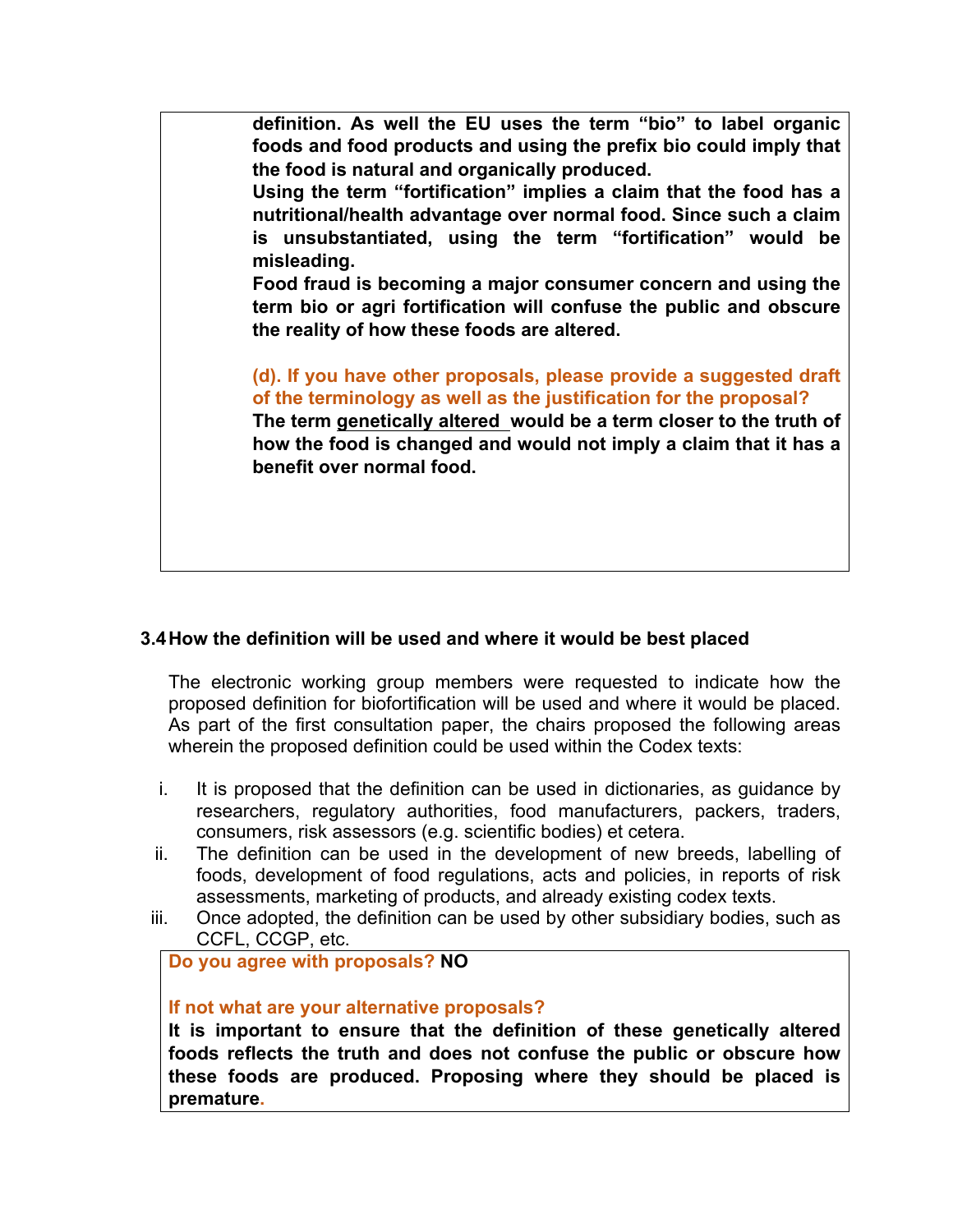**The proposed criteria do not mention safety. We strongly recommend that this be included.**

**Independent science should determine their safety before considering where a truthful informative definition can be used.**

#### **3.5Other Issues for Consideration by the eWG**

One Codex member noted that there was no mention of a definition for "biofortified foods in the First Consultation Paper.

**CRITERIA 9, in Annexure 3** stipulate that a consideration should be made on how biofortified foods should be distinguished from non-biofortified foods. The chairs noted that the development of a definition for biofortified foods as reflected in the 2014 eWG discussion document is important. This discussion can be embarked on once the development of a definition for biofortification is completed since that was what the 41<sup>st</sup> CCFL meeting requested CCNFSDU to do.

In order to address concerns raised by members and also inform consumers on how biofortified foods were obtained, one member country proposed that the following wording should be included in the definition: "such foods may be obtained through various agricultural methodologies and the methodology used should be clarified in order not to mislead the consumers".

Once CCNFSDU has adopted a definition for Agro/biofortification, CCFL may need to take it further by addressing the labelling issues as per Criteria 9. The distinction between biofortified/Agrofortified foods and non-agro/biofortified foods could be considered as a type of nutrient claim, such as a nutrient comparative claim. In such case the definition could be housed as a new definition in a new paragraph 2.1.4 of the Codex Text "The Codex Guidelines for Use of Nutrition and Health Claims (CAC/GL 23-1997)". In the same document, under point 6. Comparative claims, additional or specific criteria relevant to a nutrient comparative claim for Agro/Biofortified foods can be added in a new paragraph 6.6, to provide guidance as to how to inform consumers further, for instance, a label statement that will clarify which type of agricultural method was used to obtain the changed level (as a percentage) of the nutrient in order not to mislead consumers.

#### **ANNEXURE 1:**

#### **Codex Members**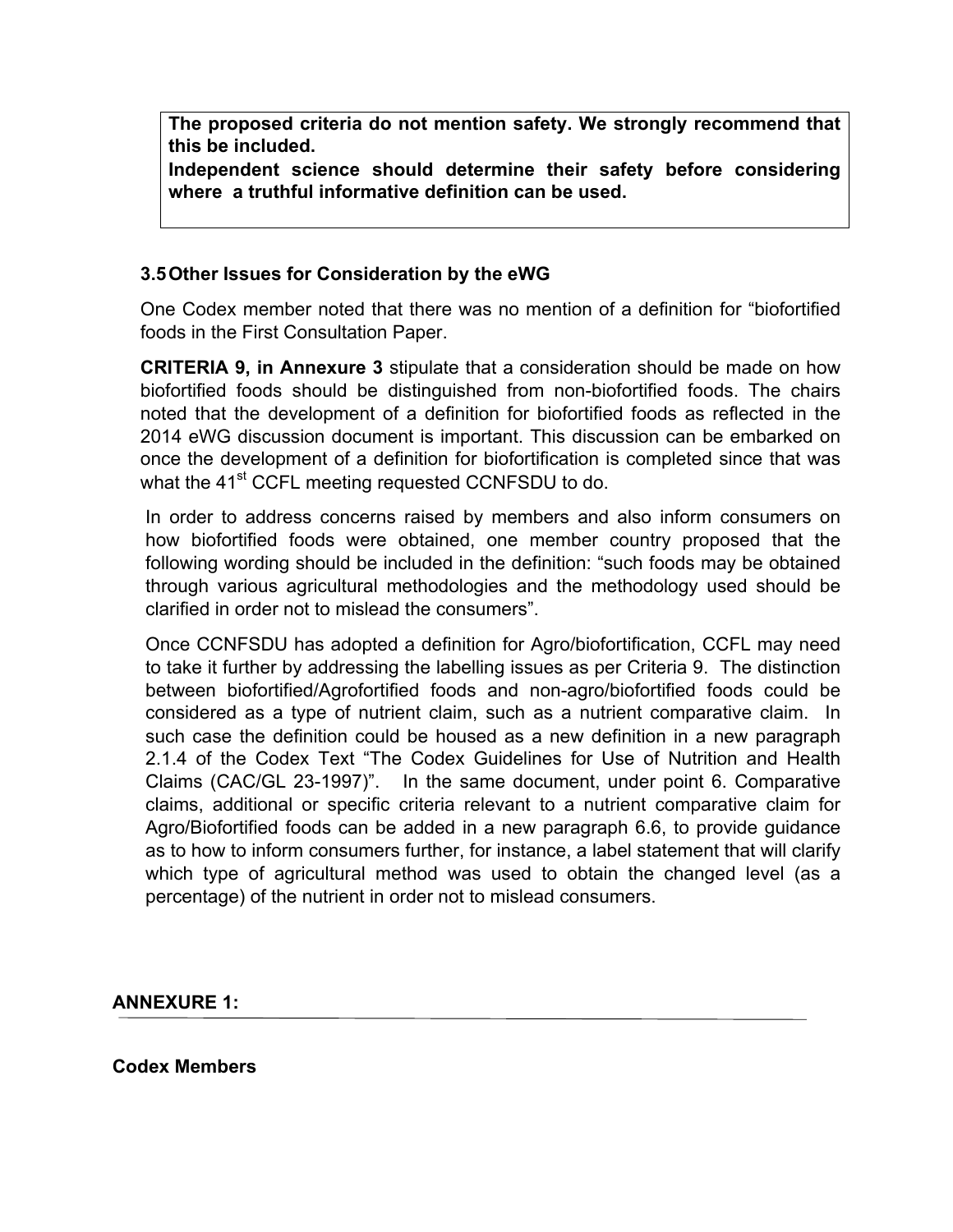Argentina Australia Brazil Canada France European Union **Ghana** Greece India Ireland Malaysia New Zealand Panama Poland Republic of Korea South Africa Switzerland Thailand United States of America Uruguay Zimbabwe

#### **Codex Observers**

World Sugar Research Organization NHF FoodDrinkEurope **ILCA** International Dairy Federation IFPRI INFACT Canada IFT IACFO ICBA ICGMA